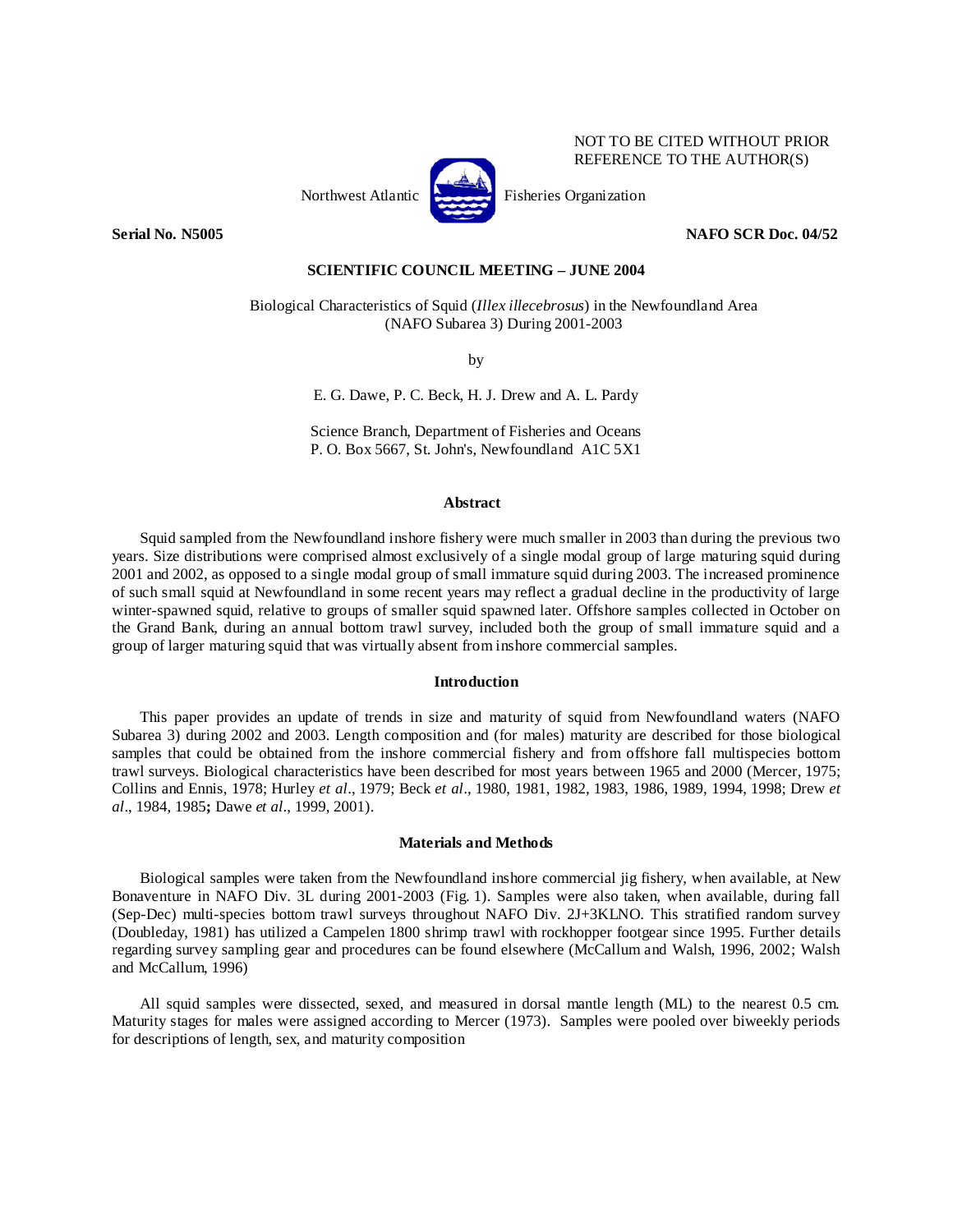# **Results and Discussion**

#### Inshore commercial fishery samples

 Length frequency distributions at New Bonaventure (Fig. 1) were generally unimodal for all time periods and both sexes during 2001 (Fig. 2) and 2002 (Fig. 3), as is usually the case for inshore Newfoundland inshore samples (Beck et al 1998, Dawe *et al*., 2001). Squid were larger in 2002 than in 2001. For example modal length of males increased, between early September and late October, from 19 to 23 cm in 2001 versus from 21 to 25 cm in 2002. Similarly, female modal lengths increased, over the same time period, from 20 to 24 cm in 2001 *versus* 22 to 27 cm in 2002. Sexual maturation progressed throughout the season in males, such that most males were fully mature by early-November in 2001 and by late October in 2002 (Fig. 2). Squid from a smaller modal group were quite uncommon during 2001 and 2002; for example, they were represented by a few 19-21 cm females during early-October of 2002 (Fig. 3).

 The New Bonaventure length frequency distributions were remarkably different in 2003 (Fig. 4) from those of the previous two years. The modal group of large squid that almost exclusively comprised the commercial samples during 2001 and 2002 was virtually absent during 2003, except during late August. This was most clearly evident in males, in that large maturing males of about 25 cm modal length were very weakly represented in late-September and early-October samples. The inshore 2003 length frequency distributions were, however, comprised mostly of a distinct modal group of smaller squid, that was virtually absent in 2001 and 2002. Males of this group increased in modal length from about 16 to 19 cm between early-August and early-October and remained immature throughout the season (Fig. 4).

 The unusual predominance of small squid in 2003 was reflected in a sharp decrease in mean mantle length for both sexes in both periods of September (Fig. 5). For example the mean length of males in early September dropped from 21.3 cm in 2002 to16.8 cm in 2003 (Fig. 3-5). Squid of such small mean length have been encountered previously at the same sampling site in early September of 1996 and 2000 (Fig. 5). However some sexual maturation of small males was evident in both those earlier years (Beck *et al*., 1998, Dawe *et al*., 2001), whereas small males remained immature in 2003. This unusual occurrence of a modal group of small immature squid throughout the fishing season at Newfoundland was associated with record high catch rate and record small size of squid observed in the Subareas 5+6 autumn survey during 2003 (Hendrickson *et al*., 2004).

Large sizes in the Newfoundland inshore fishery during 1976-82 (Fig. 5) is believed to be related to relatively early spawning, in winter, in years of high abundance (Coelho *et al*., 1994, Dawe and Beck, 1997). Mean length declined gradually during 1982-1992, but has been highly variable in more recent years. However, mean weight in the Subareas 5+6 autumn survey has continued to decline overall since 1981, to record small sizes during 2001-2003 (Hendrickson *et al*., 2004). This decline in size could be due to reduced growth rates, progressively earlier spawning within winter-spring by the modal group of large squid, or reduced productivity of large winter-spawned squid relative to groups of smaller spawned later (eg. in spring-summer). Unfortunately, there are no yearly size frequency data from Subareas 5+6.

While spawning occurs throughout the year, there are several seasonal peaks (Lange and Sissenwine, 1983; Coelho *et al*., 1994; Dawe and Beck, 1997). The group of large winter-spawned squid has historically represented the main contributor to high abundance and biomass levels in Subareas 3 and 4, whereas modal groups of smaller squid, have historically not been prevalent in Newfoundland inshore waters (Lange and Sissenwine, 1983; Coelho and O'Dor, 1993, Coelho *et al*., 1994). The gradual decline in mean weight in the Subareas 5+6 autumn survey, together with the prominence of the modal group of small squid at Newfoundland in some recent years, may reflect a gradual decline in the productivity of large winter-spawned squid relative to groups of smaller squid, spawned later (Lange and Sissenwine, 1983; Coelho *et al*., 1994).

### Offshore survey samples

 Length distributions were generated from samples collected on the Grand Bank (Div. 3LNO) in October of 2001-2003, during the fall Div. 2J3KLNO multispecies bottom trawl survey (Fig. 6). It is not possible to compare these size distributions across years because of sample size limitations as well as annual differences in time and location of sample acquisition.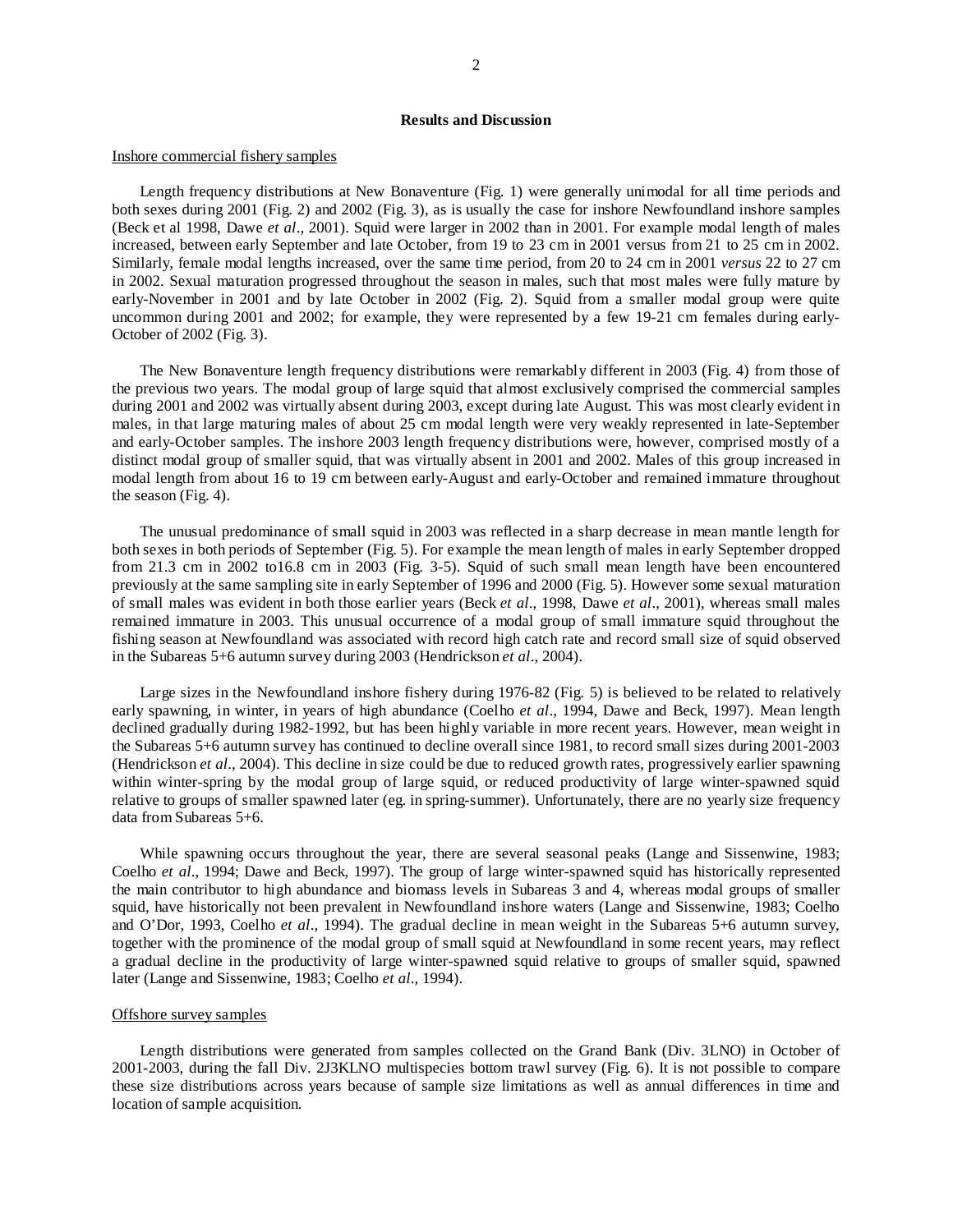The length distributions for late October 2003 were bimodal for both sexes (Fig. 6). The modal group of small immature squid that predominated inshore was well-represented, with modal lengths of 18 cm and 19 cm for males and females respectively. However, a group of larger maturing squid was predominant offshore, with modal lengths of about 22 and 23 cm for males and females respectively. This larger group was virtually absent from inshore samples. Its stronger representation in offshore than in inshore samples during October likely reflects lateseason offshore migration of larger maturing squid (Dawe and Hendrickson, 1998; Dawe *et al*., 1999).

## **References**

Beck, P. C., E. G. Dawe, and J. Drew. 1980. Breakdown of squid catches in NAFO Subarea 3 and Div. 4R, 1979 with length and sex composition from offshore and Newfoundland inshore commercial samples. NAFO SCR Doc. 80/II/17, Ser. No. 65, 15 p.

 1981. Breakdown of squid (Illex illecebrosus) catches in NAFO Subarea 3 and Division 4R, with length and sex composition from Newfoundland inshore commercial samples and early season offshore area. NAFO SCR Doc. 81/VI/27, Ser. No. 36, 17 p.

 1982. Breakdown of short finned squid catches in NAFO Subarea 3 and Division 4R 1981 and biological characteristics for Newfoundland inshore commercial samples and early season offshore areas. NAFO SCR Doc. 82/VI/27, Ser. No. 515, 16 p.

 1983. Breakdown for 1982 squid (Illex illecebrosus) catches in NAFO Subarea 3 and Division 2J and 4R, with length and sex composition from Newfoundland inshore samples and early season offshore samples. NAFO SCR Doc. 83/VI/21, Ser. No. N670, 15 p.

1986. The 1985 fishery for squid (Illex illecebrosus) in the Newfoundland area, with length, sex and maturity composition from inshore commercial samples. NAFO SCR Doc. 86/17, Ser. No. N1129, 6 p.

1989. An update of the fishery for short-finned squid (Illex illecebrosus) in the Newfoundland area during 1986-88 with descriptions of some biological characteristics and temperature trends. NAFO SCR Doc. 89/13, Ser. No. N1581, 16 p.

1994. An update of the fishery for short-finned squid (Illex illecebrosus) in the Newfoundland area during 1989-93 with descriptions of some biological characteristics and temperature trends. NAFO SCR Doc. 94/37, Ser. N2405, 14 p.

1998. An update of the fishery for short-finned squid (Illex illecebrosus) in the Newfoundland area during 1994-97 with descriptions of some biological characteristics. NAFO SCR Doc. 98/55, Ser. N2405, 14 p.

- Coelho, M.L. and R.K. O'Dor. 1993. Maturation, spawning patterns and mean size at maturity in the short-finned squid *Illex illecebrosus*. pp. 81-91. In: Recent advances in fisheries biology. Okutani, T., O'Dor, R.K. and Kubodera, T. (eds.). Tokai University Press, Tokyo.
- Coelho, M.L., K.A. Stobberup, R. O'Dor and E.G. Dawe. 1994. Life history strategies of the squid, *Illex illecebrosus*, in the Northwest Atlantic. Aquat. Living Resour., 7: 233-246.
- Collins, P. W., and G. P. Ennis.1978. Breakdown of inshore Newfoundland squid catches, 1975-1977 with length and sex composition from commercial samples. ICNAF Res. Doc. 78/II/16, Ser. No. 5158, 13 p.
- Dawe, E. G. 1999. Migration patterns of short-finned squid and fishery effects inferred from research survey and fishery data. SCR Doc. 99/49, 12 p.
- Dawe, E. G. and P. C. Beck. 1997. Population structure, growth and sexual maturation of short-finned squid at Newfoundland, Canada, based on statolith analysis. Can. J. Fish. Aquat. Sci. 54: 137-146.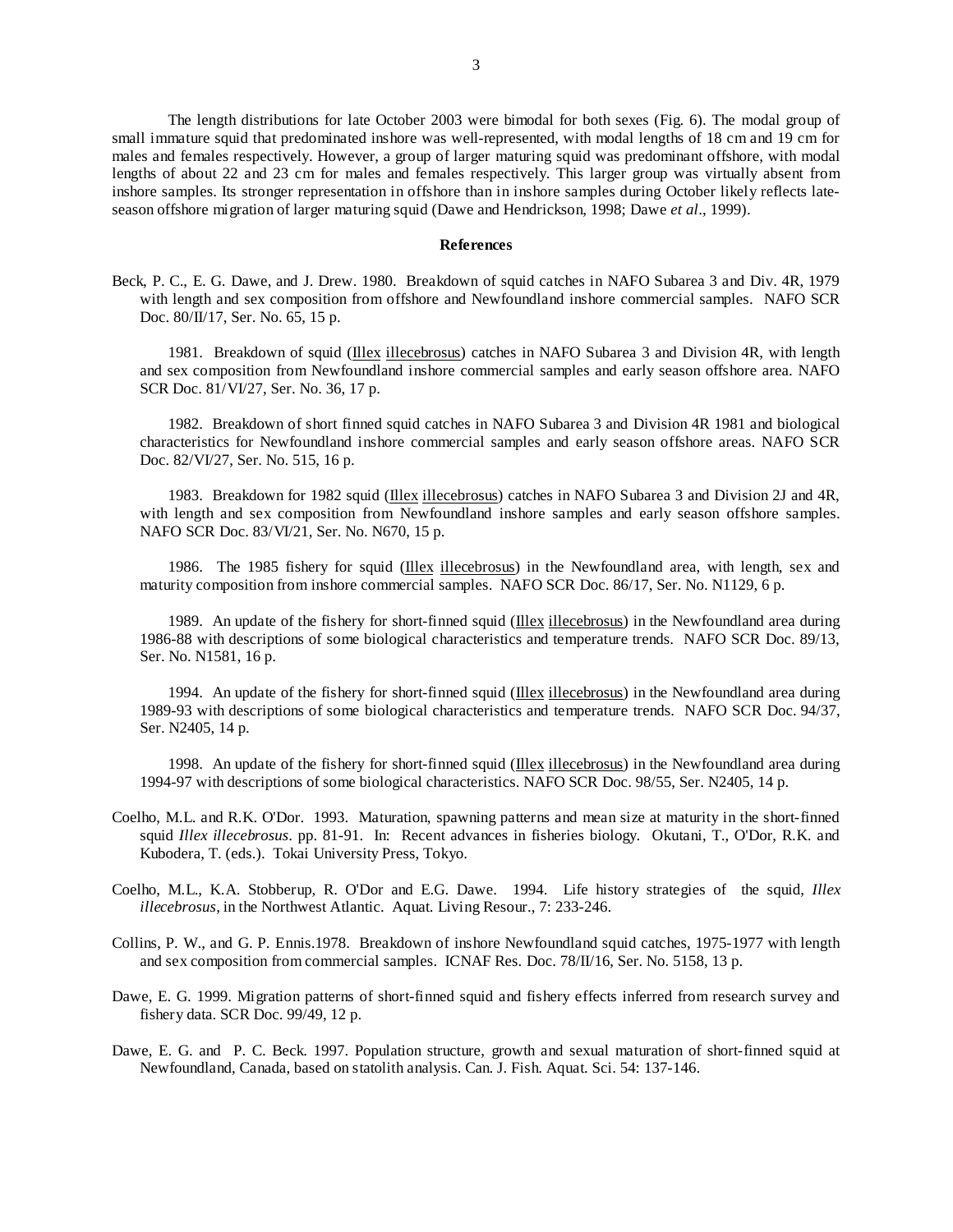- Dawe, E. G., P. C. Beck, and J. Drew. 1999. The fishery for short-finned squid (*Illex illecebrosus*) in NAFO Subareas 3 and 4 in 1998. NAFO SCR Doc. 99/50, Ser. No. N4109, 13 p.
- Dawe, E. G., P. C. Beck, and J. Drew. 2001. An update of the fishery for short-finned squid (*Illex illecebrosus*) in Newfoundland area during 2000 with descriptions of some biological characteristics. NAFO SCR Doc. 01/57, Ser. No. N4435, 8 p.
- Dawe, E. G. and L. C. Hendrickson. 1998. A review of the biology, population dynamics, and exploitation of shortfinned squid in the northwest Atlantic Ocean, in relation to assessment and management of the resource. NAFO SCR Doc. 98/59, Ser. No. N3051, 33 p.
- Drew, H. J., E. G. Dawe, and P. C. Beck. 1984. The 1983 fishery for short-finned squid (Illex illecebrosus) in the Newfoundland area. NAFO SCR Doc. 84/VI/68, Ser. No. N857, 7 p.
	- 1985. The 1984 fishery for short-finned squid (Illex illecebrosus) in the Newfoundland area. NAFO SCR Doc. 85/25, Ser. No. N975, 7 p.
- Doubleday, W. G. 1981. Manual on Groundfish surveys in the Northwest Atlantic. NAFO Sci. Coun. Studies, 2: 7- 55.
- Hendrickson, L.C., E.G. Dawe and M.A. Showell. 2004. Assessment of Northern Shortfin Squid (*Illex illecebrosus*) in Subareas 3+4 for 2003 (this meeting).
- Hurley, G. V., P. C. Beck, and J. Drew. MS 1979. Breakdown of squid catches in ICNAF Subarea 3, 1978, with length and sex composition from offshore and Newfoundland inshore samples. ICNAF Res. Doc. 79/II/27, Ser. No. 5353, 13 p.
- Lange, A.M.T. and M.P. Sissenwine. 1983. Squid resources of the northwest Atlantic. In. Advances in assessment of world cephalopod resources. FAO Fish. Tech. Pap. 231: 21-54.
- McCallum, B. and S. J. Walsh. 1996. Groundfish survey trawls used at the Northwest Atlantic Fisheries Centre, 1971-present. NAFO Sci. Coun. Studies 29: 93-103.
- McCallum, B. and S. J. Walsh. 2002. An update on the performance of the Campelen 1800 during the bottom trawl survey in NAFO subareas 2 and 3 in 2001, NAFO SCR Doc. 02/32.
- Mercer, M. C. 1973. Sexual maturity and sex ratios of the ommastrephid squid, Illex illecebrosus (Lesueur) at Newfoundland (Subarea 3). ICNAF Res. Doc. 73/71, Ser. No. 3023, 14 p.

 1975. Size and maturity of the ommastrephid squid, Illex illecebrosus (LeSueur) at Newfoundland. ICES C.M.1975/K:50, 28 p.

Walsh, S. J. and B. R. McCallum. 1996. Performance of the Campelen 1800 shrimp trawl during the 1995 Northwest Atlantic Fisheries Centre autumn groundfish survey. NAFO Sci. Coun. Studies 29: 105-116.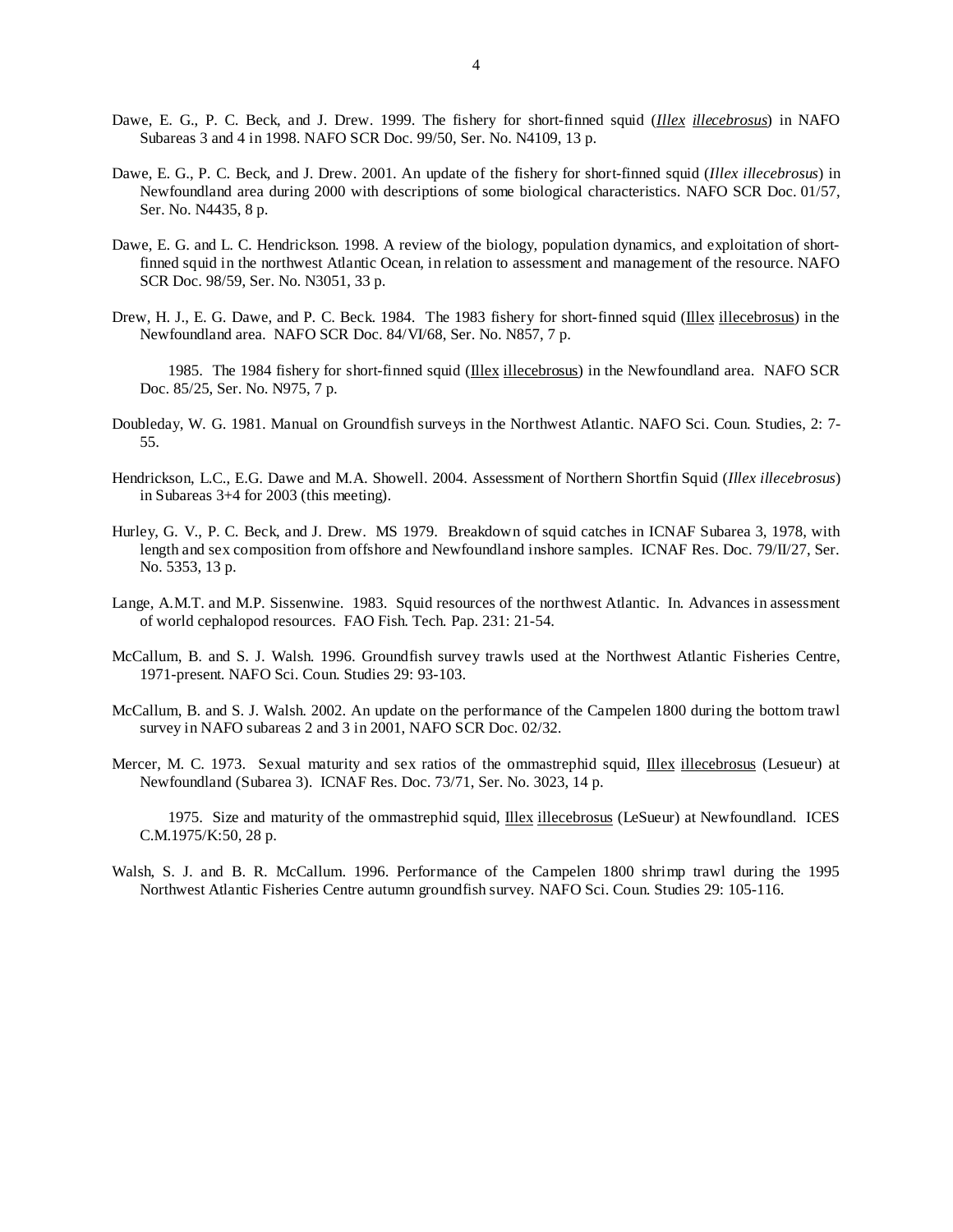

Fig. 1: Map showing location of inshore Newfoundland sampling sites.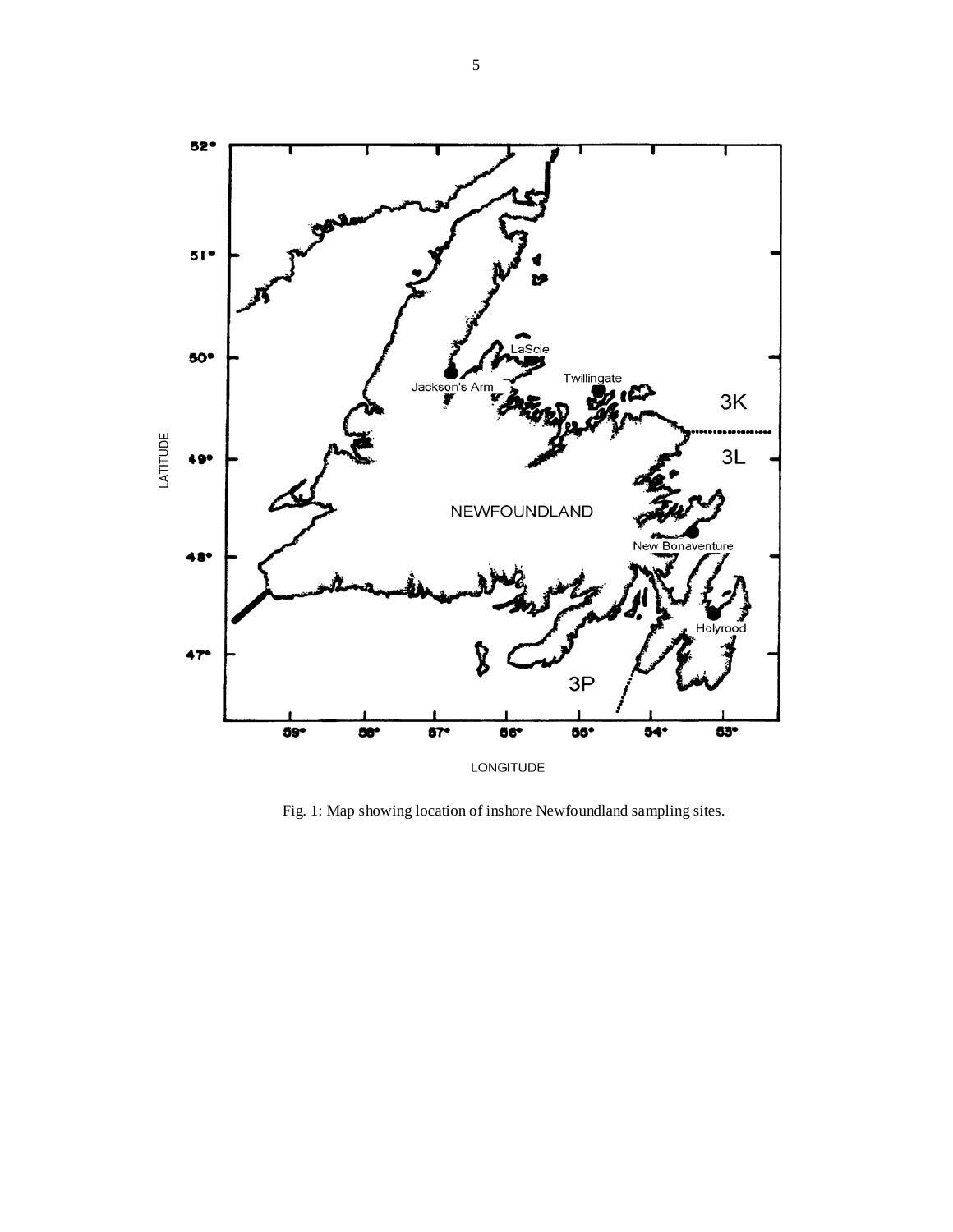

Fig. 2. Mantle length frequency distributions for males with maturity stages overlain (left), and for females (right), for biweekly periods, from New Bonaventure in 2001.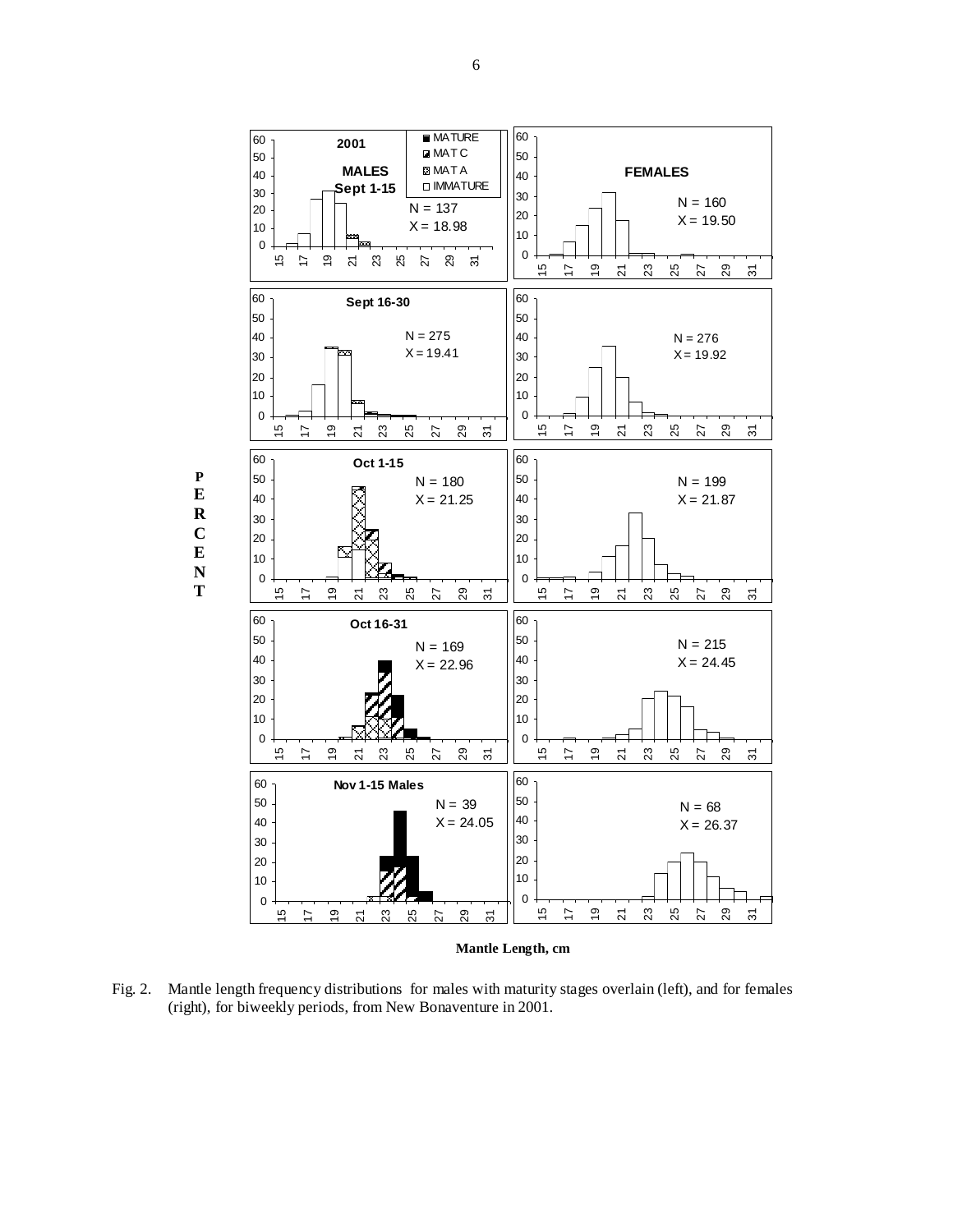

Fig. 3. Mantle length frequency distributions for males, with maturity stages overlain (left), and for females (right), for biweekly periods, from New Bonaventure in 2002.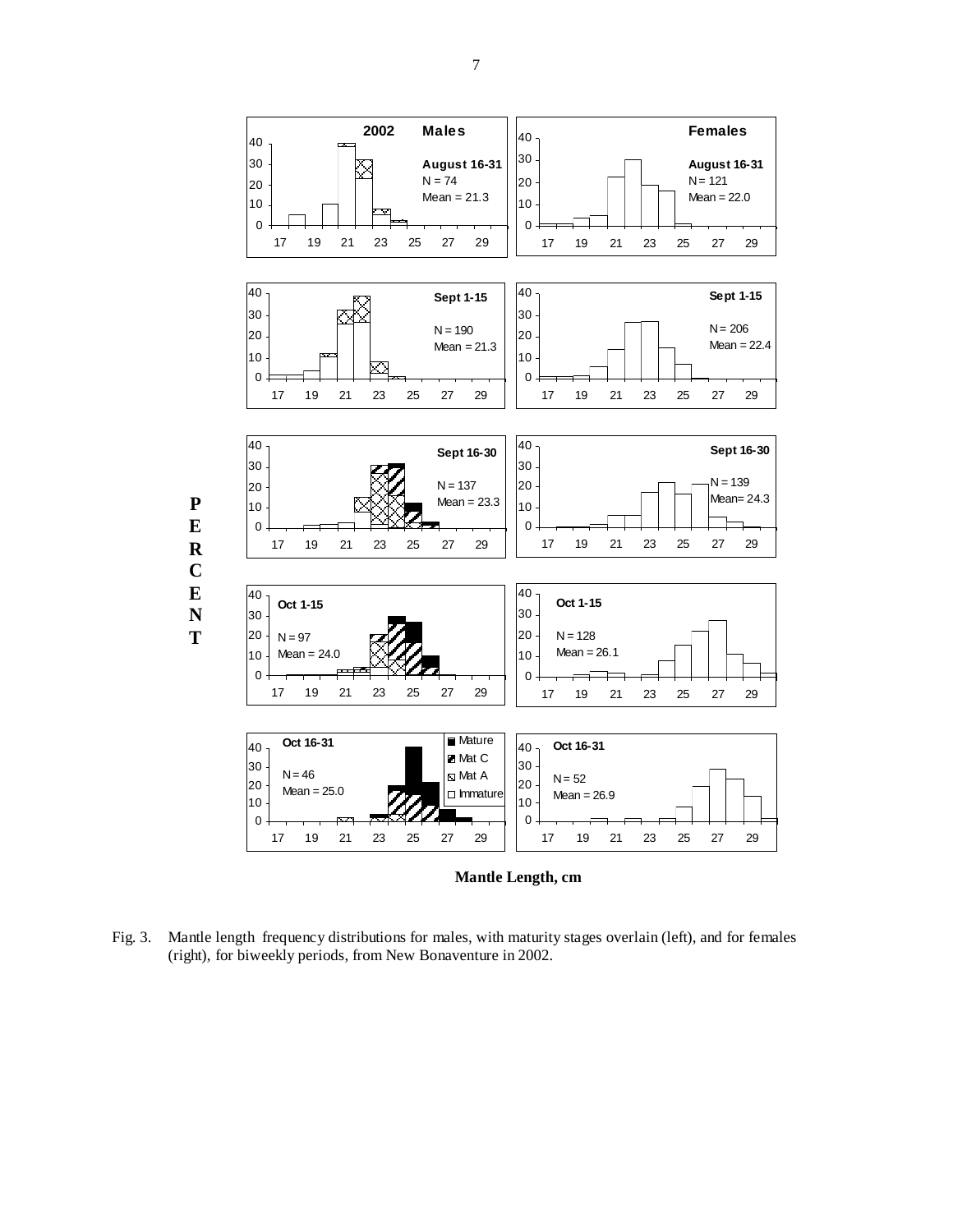

Fig. 4. Mantle length frequency distributions for males, with maturity stages overlain (left), and for females (right), for biweekly periods, from New Bonaventure in 2003.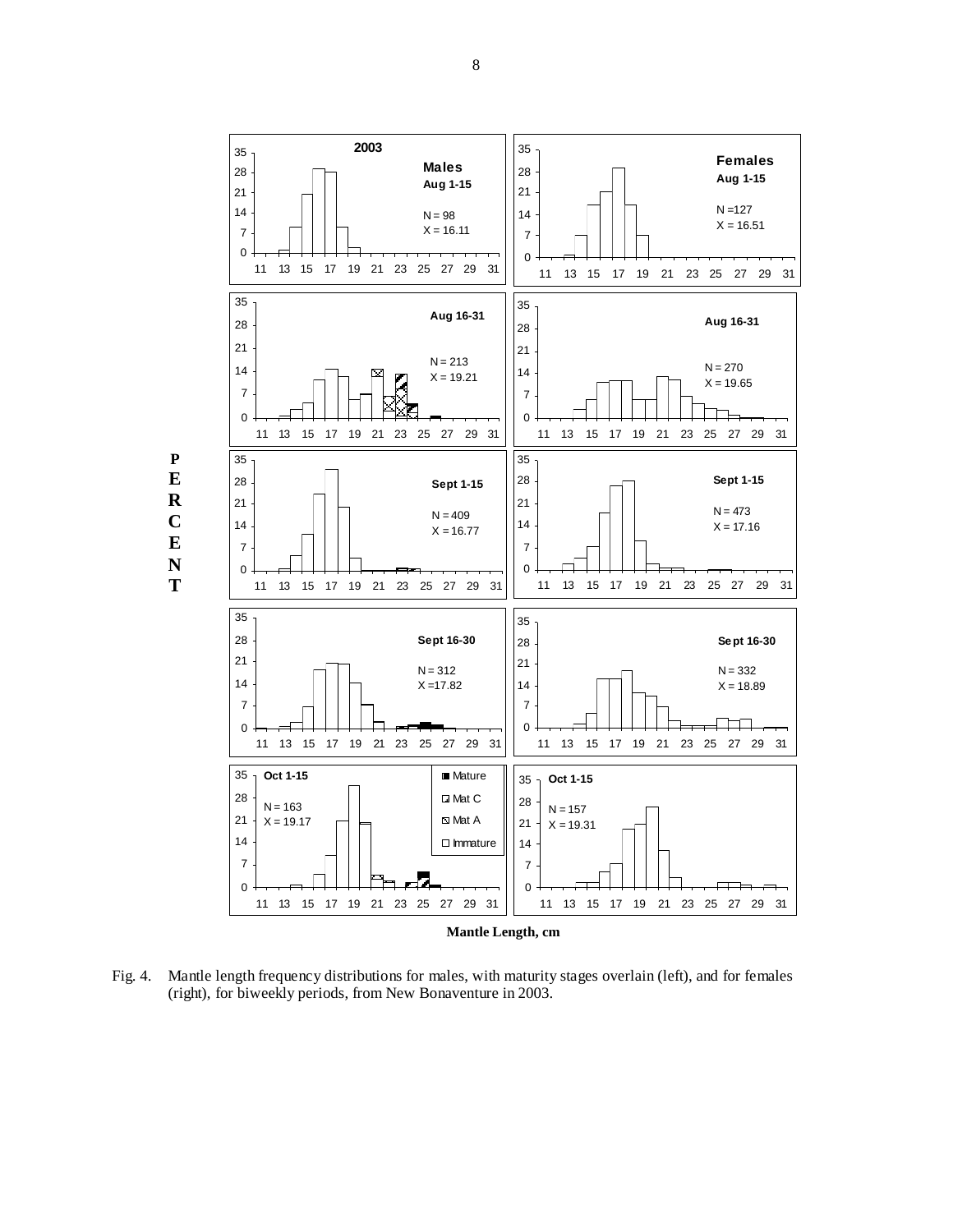

Fig. 5. Annual mean mantle length from each 2-week period of September for males (above) and females (below) by inshore sampling site (Ho= Holyrood, NB= New Bonaventure, LaS= LaScie, JA= Jackon's Arm, Tw= Twillingate).